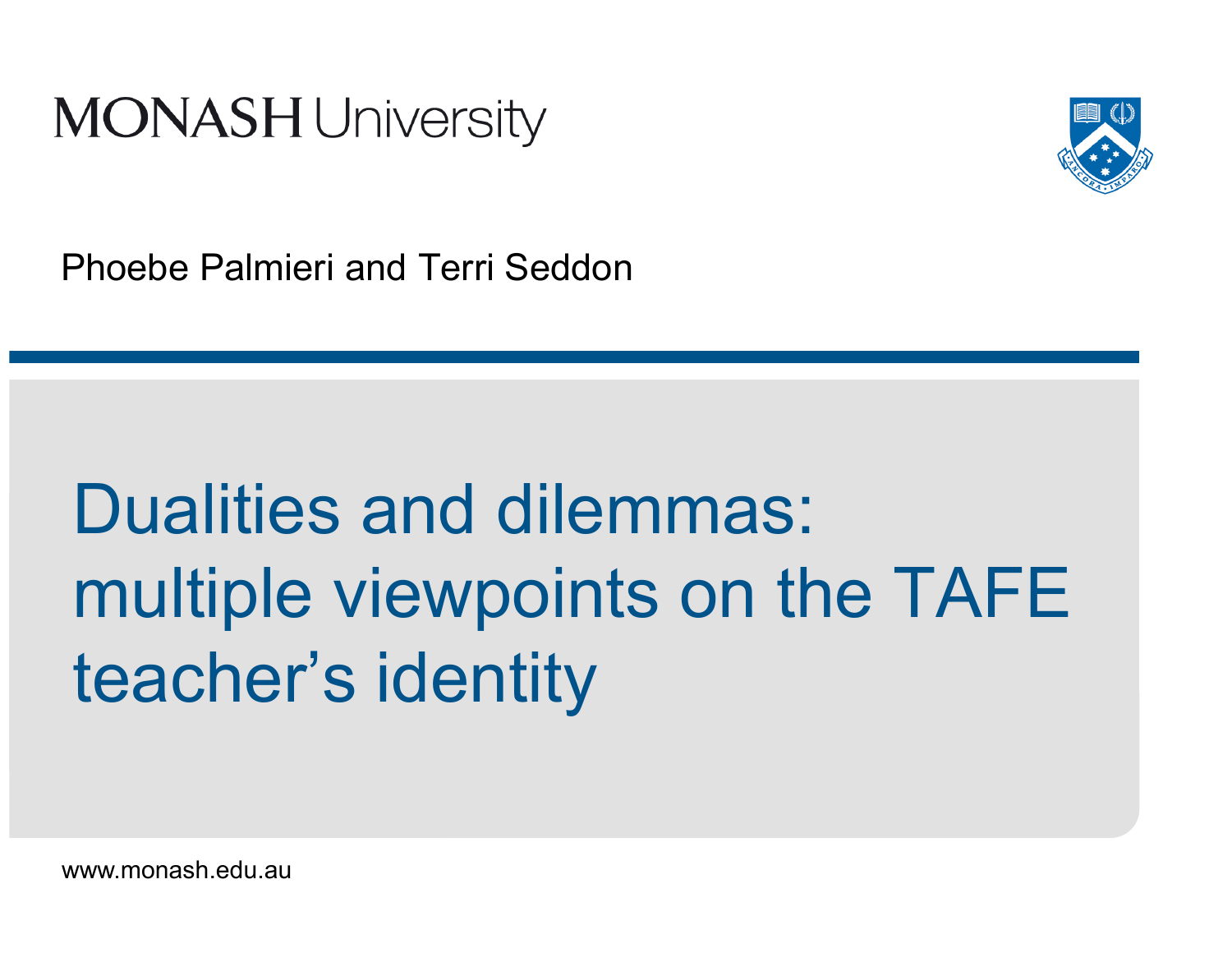## The current project

- Doctoral research in progress: professional identity of TAFE teachers
- Review of multiple strands of literature about VET teachers and teaching
- Interviews with teachers of degree programs in TAFE
- Analysis of dualities, dilemmas and possible convergences

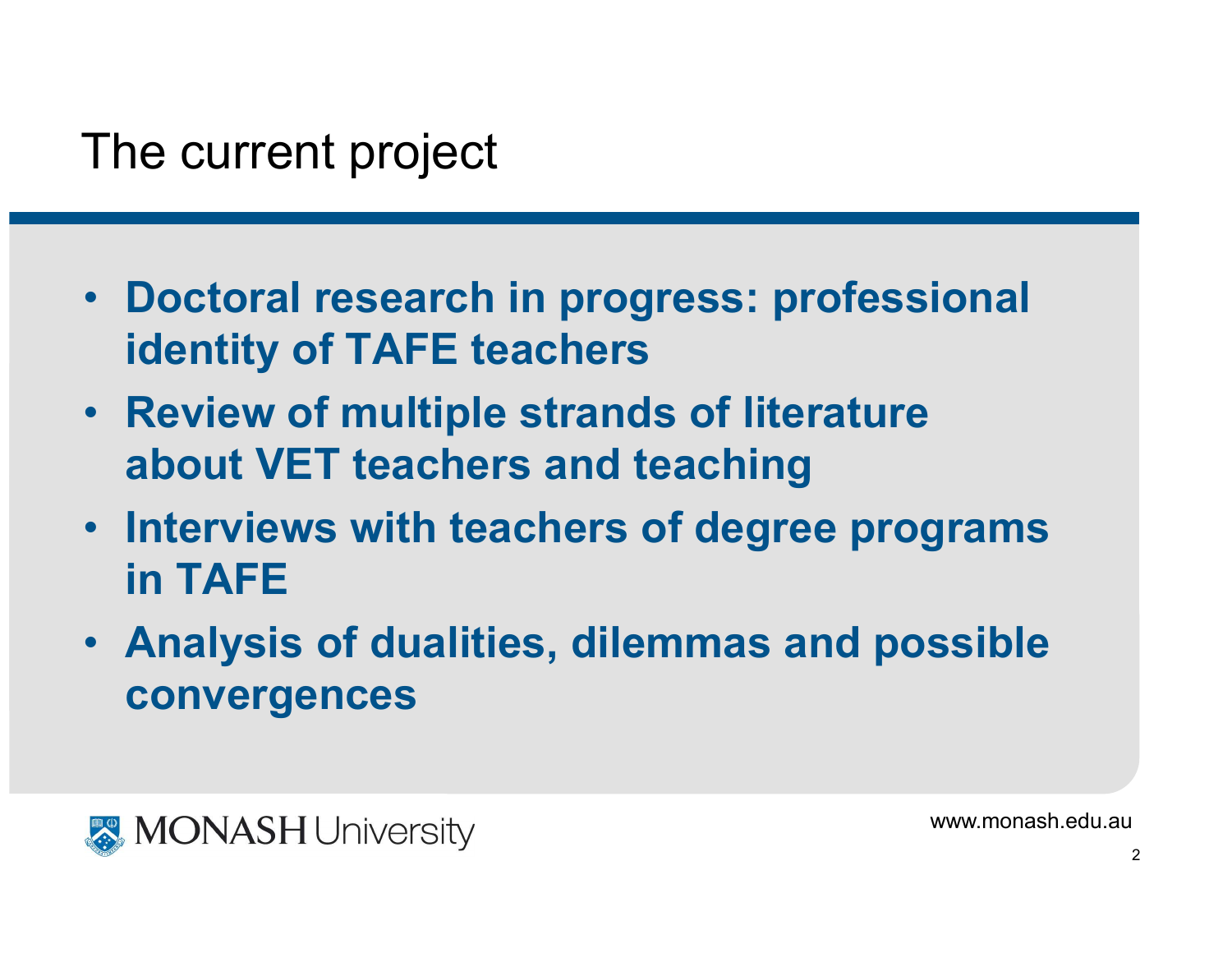#### Impetus for the project

- Prompted by *disquiet* about the varied discourses of teachers and teaching –'training market' and 'public good'(Dorothy Smith)
- Are these mutually exclusive or can they work together?

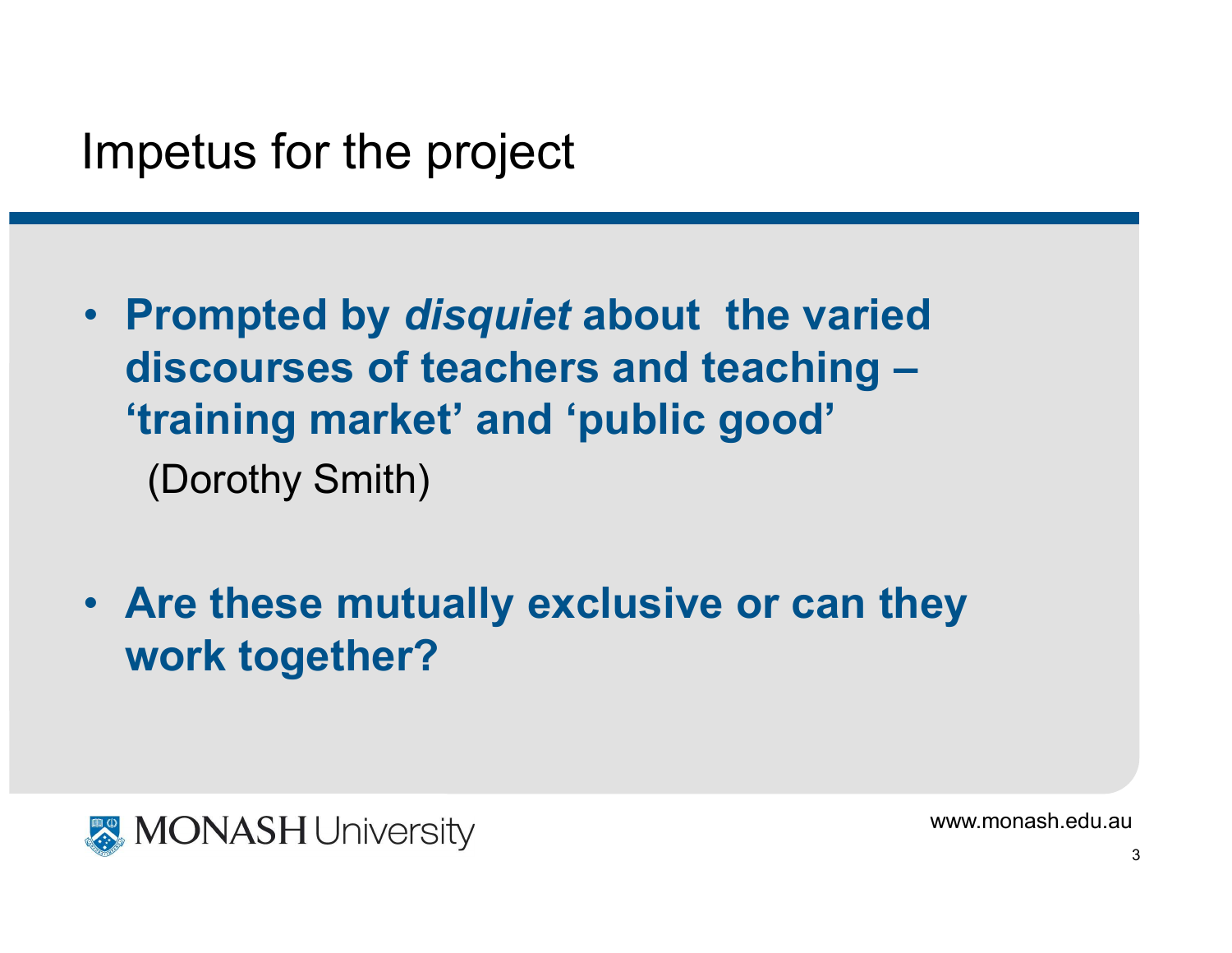'The hidden agenda of modernity' (Toulmin 1990)

- 'Rationalist' modernity search for certainty; technical, scientific solutions –link to economic rationalist agendas
- Industry/jobs focus
- 'Concern for the broader humane streams of understanding' – social justice
- Teaching as an art/craft with a moral purpose

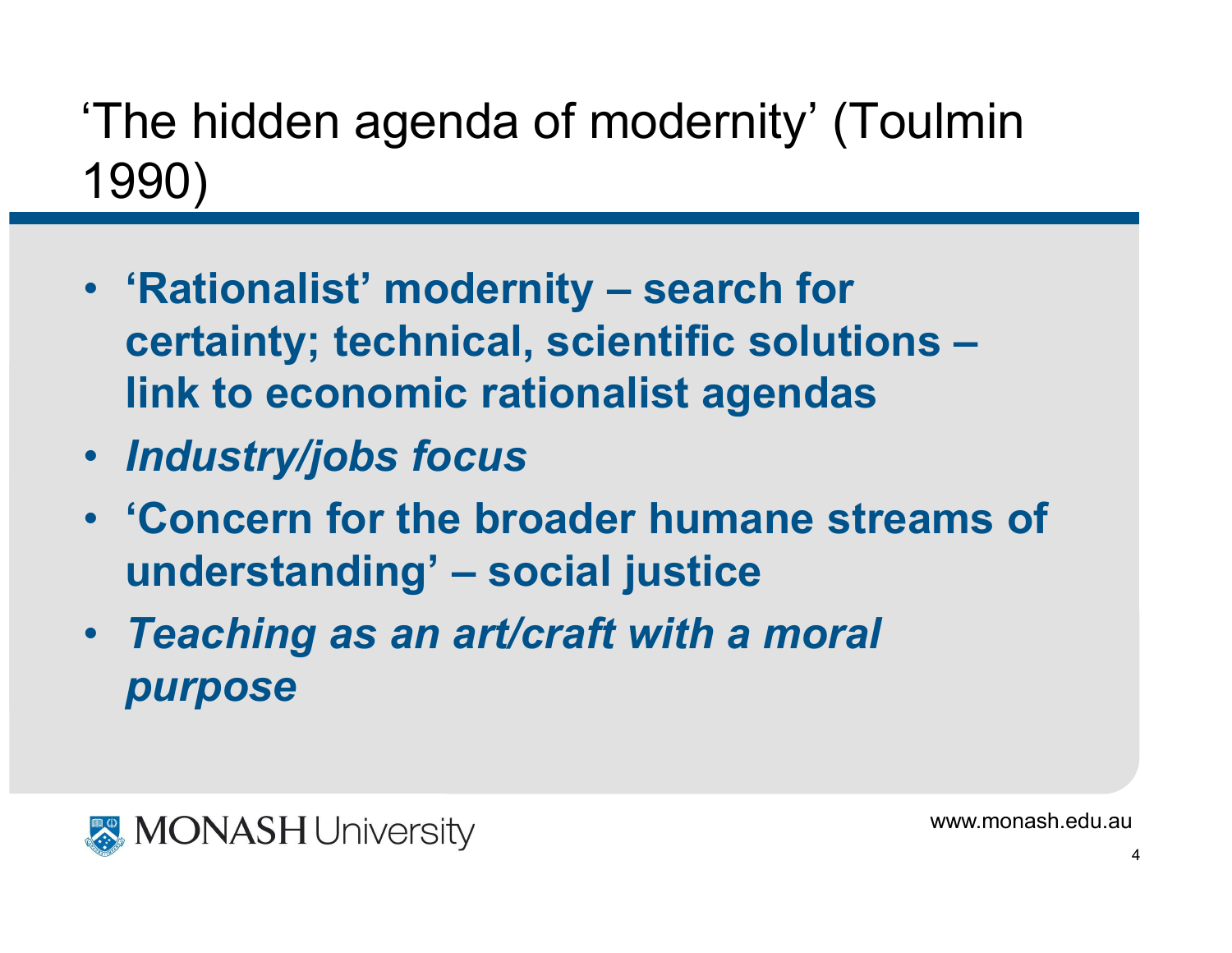## Toulmin's agenda

'What we have to do is make the technical and the humanistic strands in modern thought work together more effectively than they have in the past.'

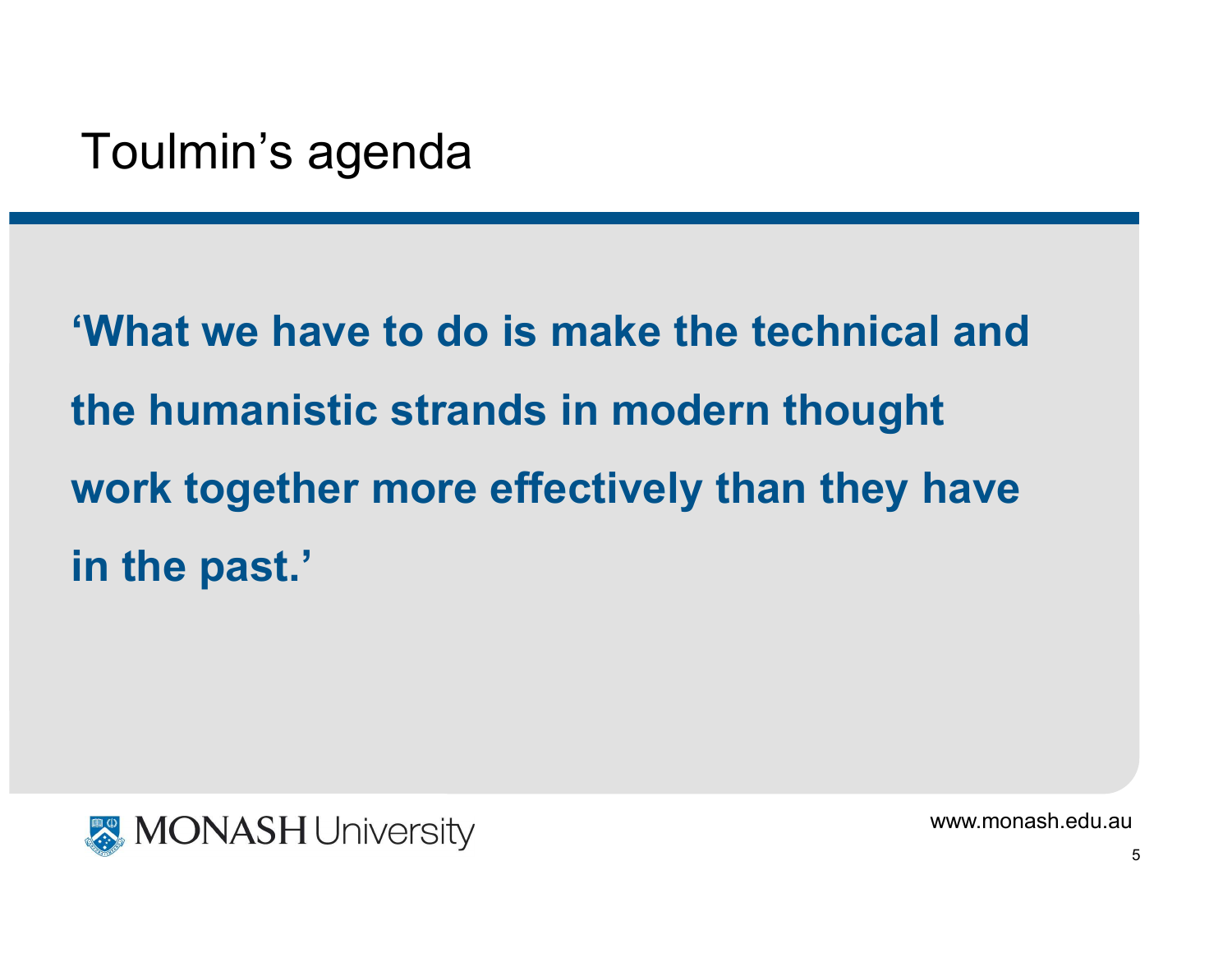## Waves of reform



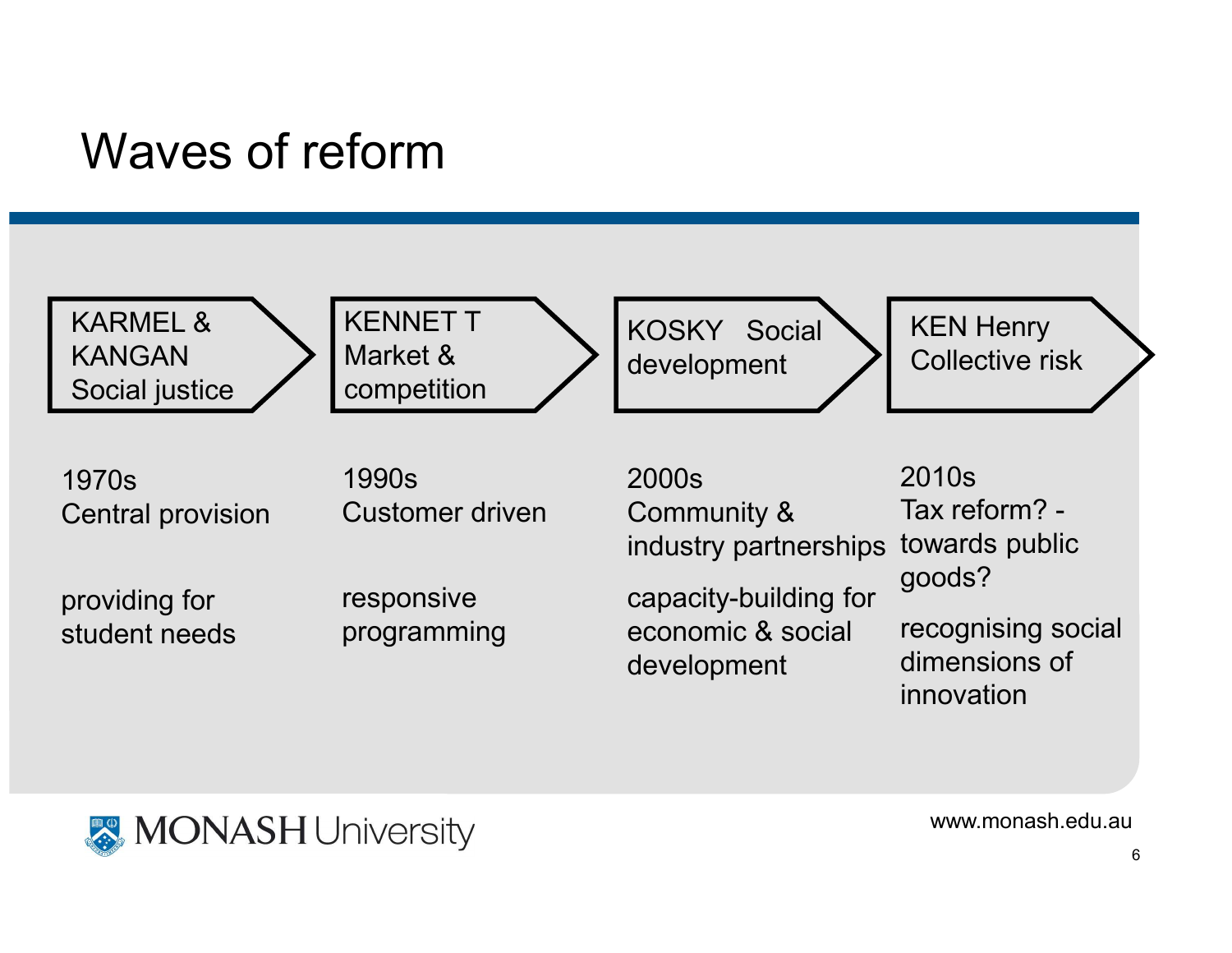#### Two views

'Australia's training system will be even more responsive to the ever-changing needs of industry'

'Higher education will continue to be a cornerstone of our legal, economic, social and cultural institutions...'

(Skilling Australia, 2005)

(Bradley et al, 2009)

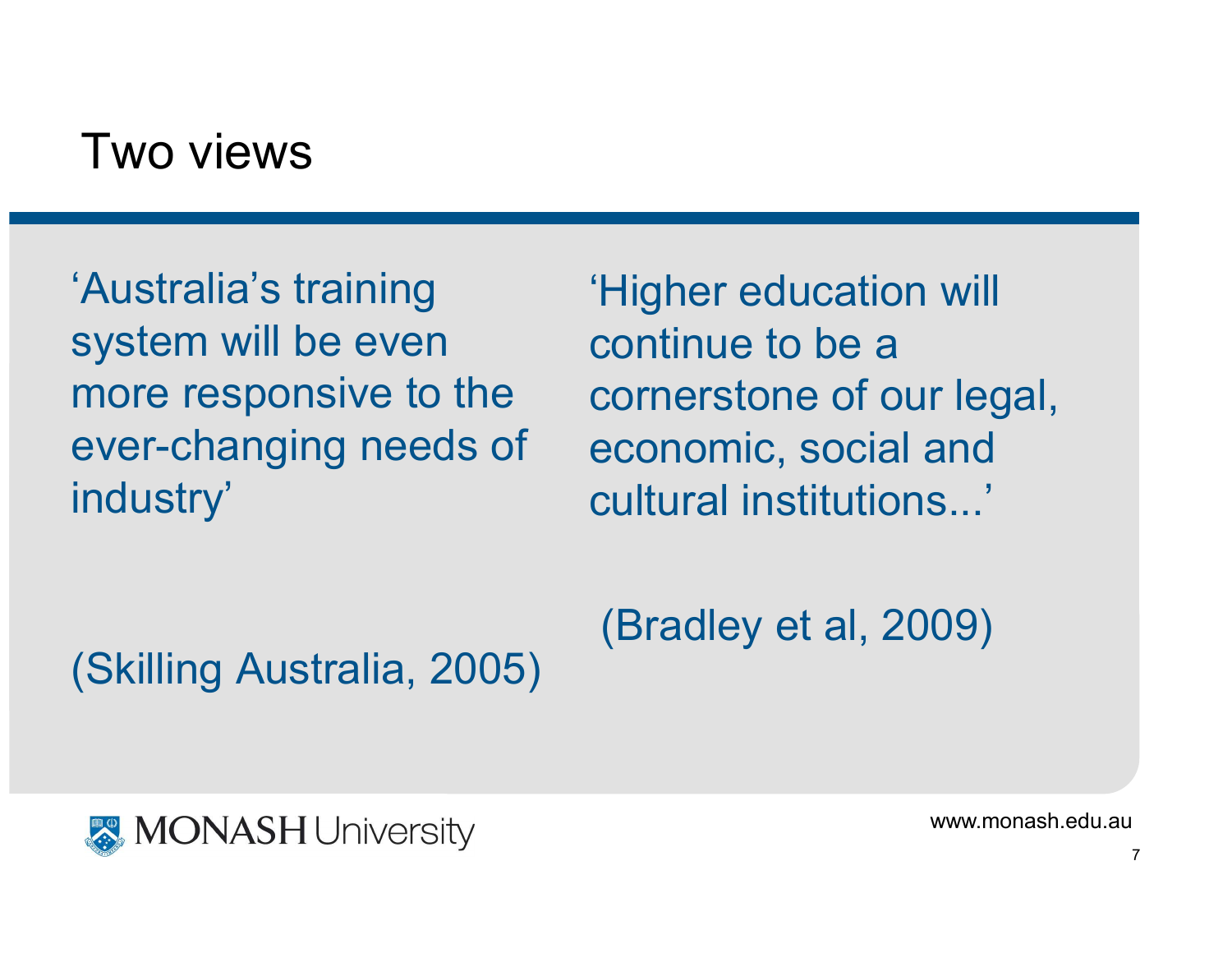## Contradictory discourses about teachers

'...new professional identities... which interact and compete with the traditional discourses that once provided TAFE teachers with a distinct and separate educational identity'

(Chappell, 1999)

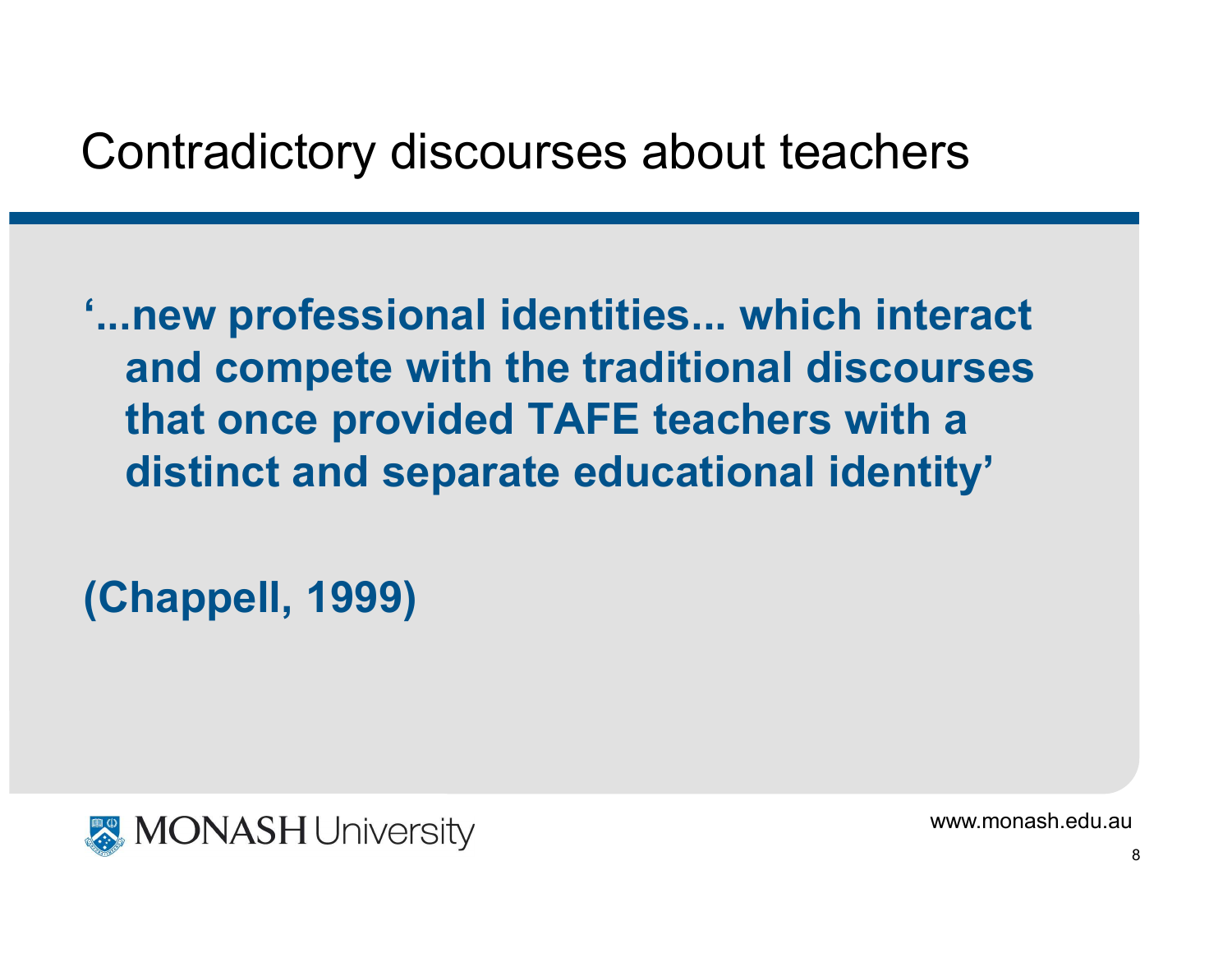#### Literature reviewed

- Government and regulatory
- Research
- Fiction
- Not confined to VET literature

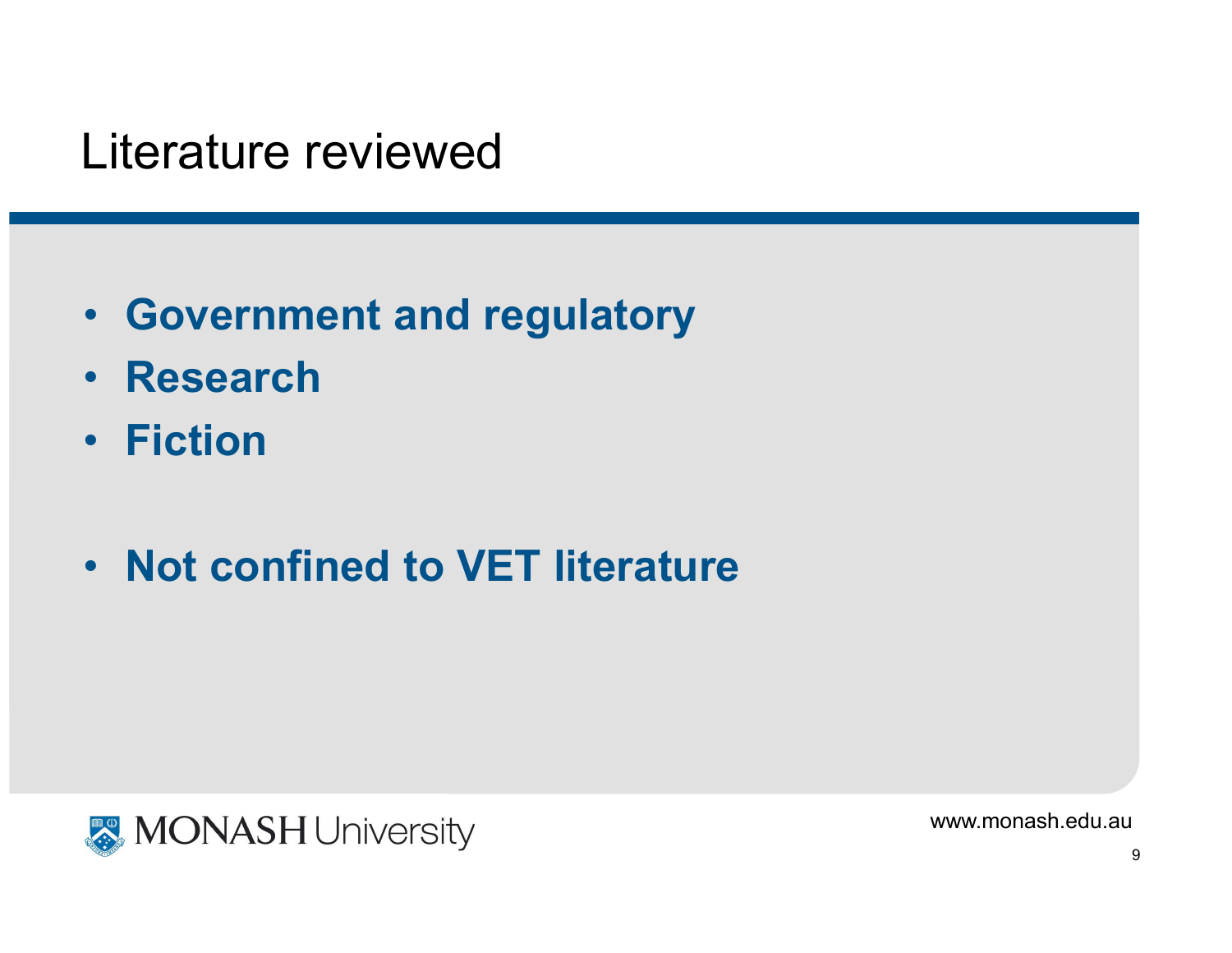- TAFE degrees as site relatively new, relatively controversial
- Likely differences in practice and organisation
- Possibly turbulent changes likely to be fruitful for reflection

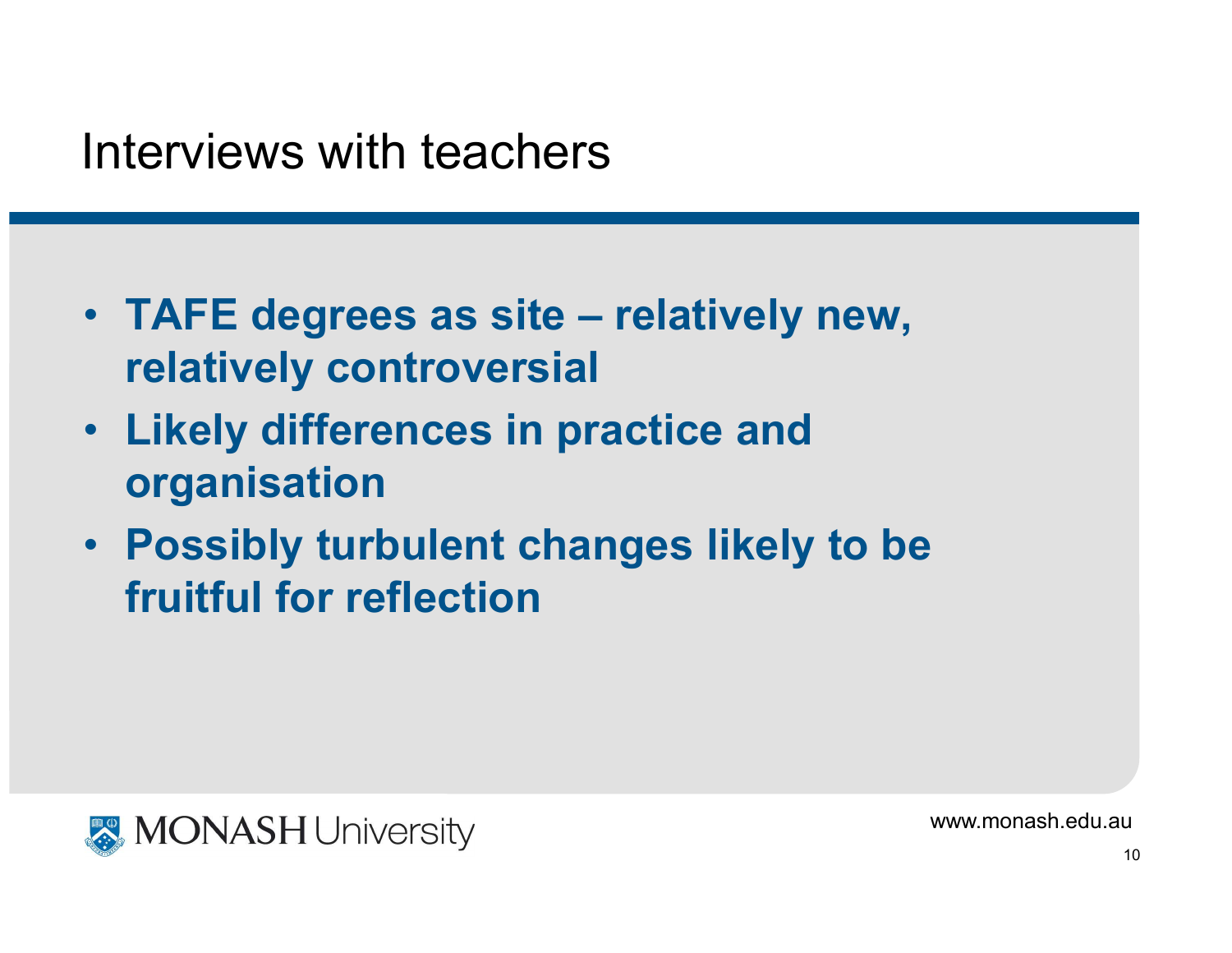## Emerging identities (so far) (Gee 2001)

#### Institutional identity

- Teacher or industry practitioner?
- Industry and scholarly currency?Discourse identity
- Are degrees 'interlopers' in TAFE?
- Affiliation identity
- $\bullet$  Maintaining links with industry, universities, fellow teachers